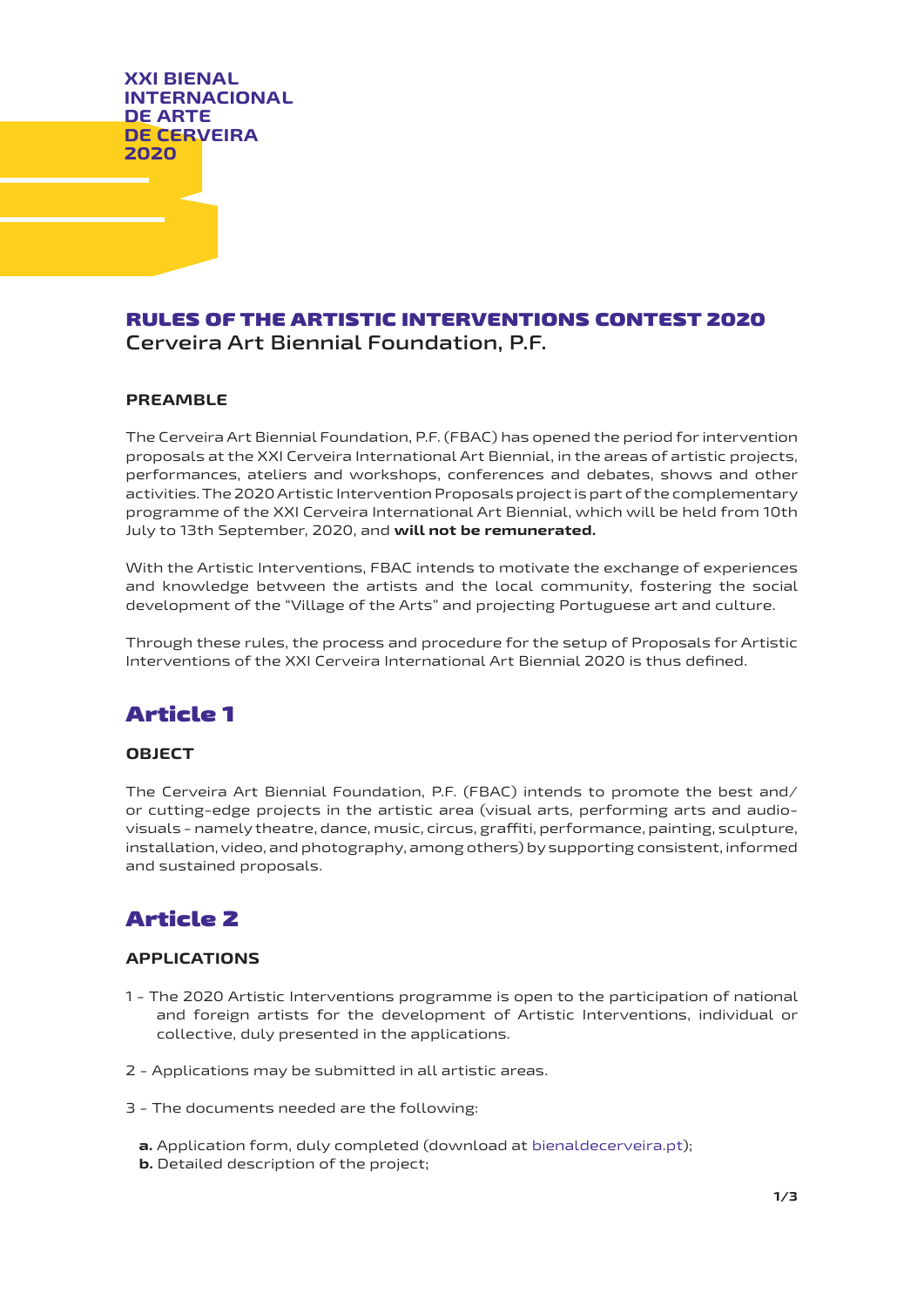- **c.** Image of the Proposal with 300 Dpi;
- **d.** Curriculum Vitae;
- **e.** ID Document Scanning (citizen's card / identity card / passport, duly authorized by the holder);
- **f.** Portfolio and additional documentation (optional).
- 4 The documents that constitute the proposal should be sent to candidaturas@bienaldecerveira.pt (the portfolio and other documents can be accessed on the artist's website).
- 5 The deadline for submission of applications runs from **18 March to 18 April of 2020.**
- 6 At the end of the application period, the jury will analyse and select the various applications, and within 10 days will publish the list of all selected artistic intervention projects on the site bienaldecerveira.pt.

# Article 3

### **SCHEDULING**

- 1 The period of the artistic interventions takes place between **23 July and 6 September, 2020.**
- 2 The intended period/day of the artistic intervention should be mentioned in the registration form, according to the phases below, but it will be subject to an assessment by FBAC's organisation, which will evaluate its availability, in case the project is selected.

The periods available for scheduling are as follows and should be mentioned in the registration form:

**Phase 1** - 23 to 26 July **Phase 2** - 30 July to 02 August **Phase 3** - 06 to 09 August **Phase 4** - 13 to 16 August **Phase 5** - 20 to 23 August **Phase 6** - 27 to 30 August **Phase 7** – 03 to 06 September

# Article 4

#### **SELECTION CRITERIA**

The submitted applications will be evaluated according to the following criteria:

- **a.** Insertion of the proposal in the artistic context;
- **b.** Portfolio and curriculum of the participant:
- **c.** Adequacy of the proposal to the conditions available under the 2020 Artistic Interventions Project.

## Article 5

### **RIGHTS AND DUTIES**